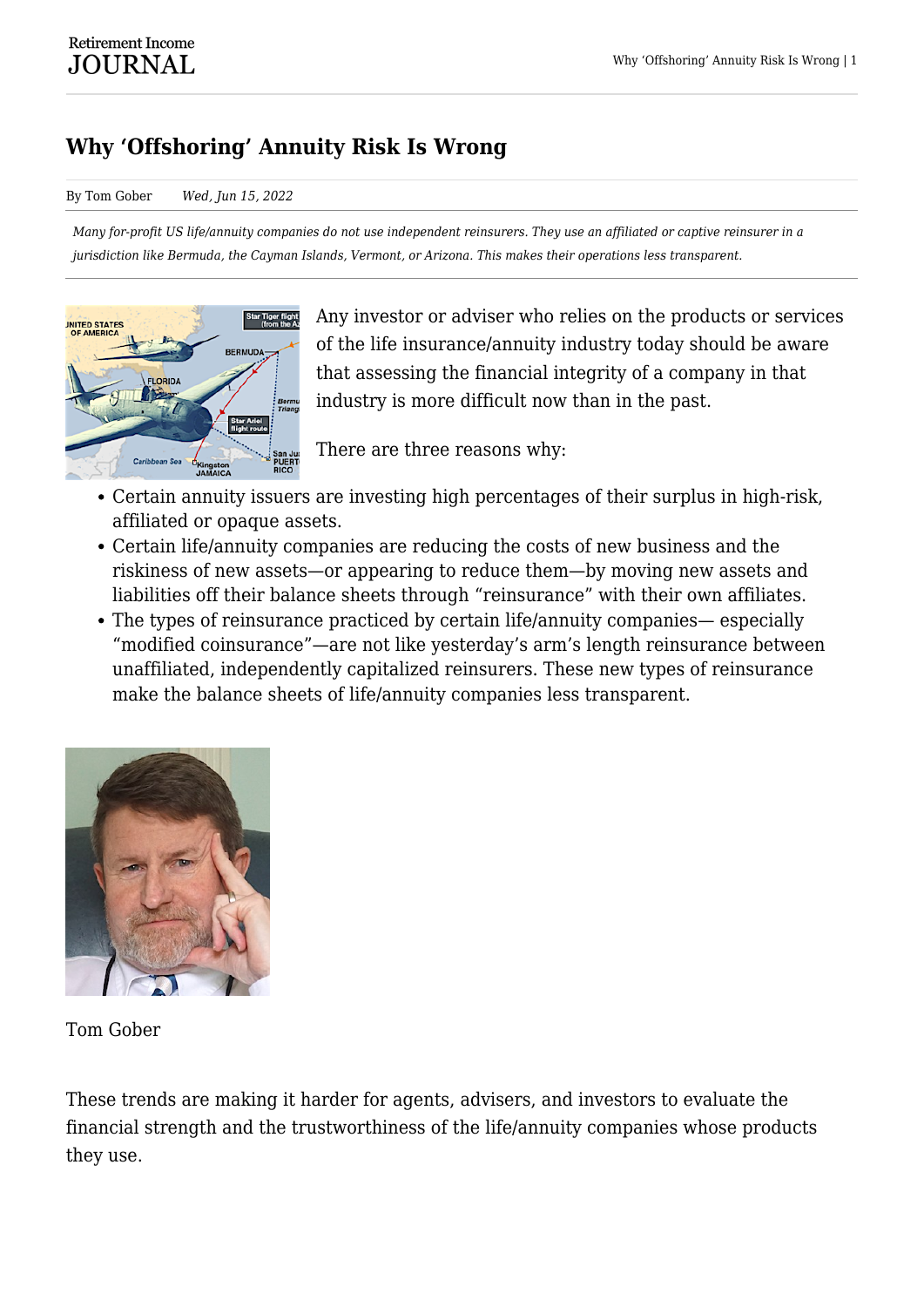That's why I and my colleague developed the Transparency, Surplus and Risky-assets Ratio, or TSR Ratio. It establishes a new, easy-to-interpret benchmark that shows the relationship of a company's higher-risk and off-balance sheet assets to its surplus.

Let me explain.

**We need to measure each life/annuity company's holdings of high-risk, affiliated or opaque assets by its percentage of** *its surplus***; not its total assets**

The National Association of Insurance Commissioners concedes that life/annuity companies hold more risky, illiquid investments today than they once did. But regulators tried to minimize the threat of higher risk investments. Using CLOs as an example, the NAIC said CLOs were 2.6% of life/annuity industry's total assets.

That figure offers false comfort. It obscures the fact that risky or illiquid investments are concentrated at a handful of private equity-led annuity issuers. More important, it obscures the fact that risky assets often constitute a dangerously high percentage of those companies' *surplus*.

The NAIC also downplays the increasing amount of *affiliated* assets that some companies are holding. When a life insurer buys an asset from (invests in) an asset management subsidiary of its own holding company, it's difficult for outside analysts to evaluate the value or riskiness of the asset. Its price or risk hasn't been determined in the public marketplace, but by sister firms.

In 2021, for instance, Athene Annuity and Life of Iowa, the top seller of fixed indexed annuities, held \$10.36 billion in stock and IOUs from affiliated companies—sister companies in the same holding company. In my opinion as a forensic accountant and certified fraud examiner, that amount of affiliated paper should be compared with Athene's surplus of only \$1.28 billion.

If just 12% of their reported affiliated paper became un-collectable in an economic downturn, Athene's surplus—its buffer against insolvency—would vanish. If one of Athene Annuity and Life's affiliates were to come under financial stress and not be able to pay Athene back, the negative impact on the other affiliates could be similar to a general national market downturn.

I don't take issue with moderate risk-taking in an insurer's investment portfolio. But if all of a company's high-risk and affiliated and off-balance sheet reinsurance were compared to its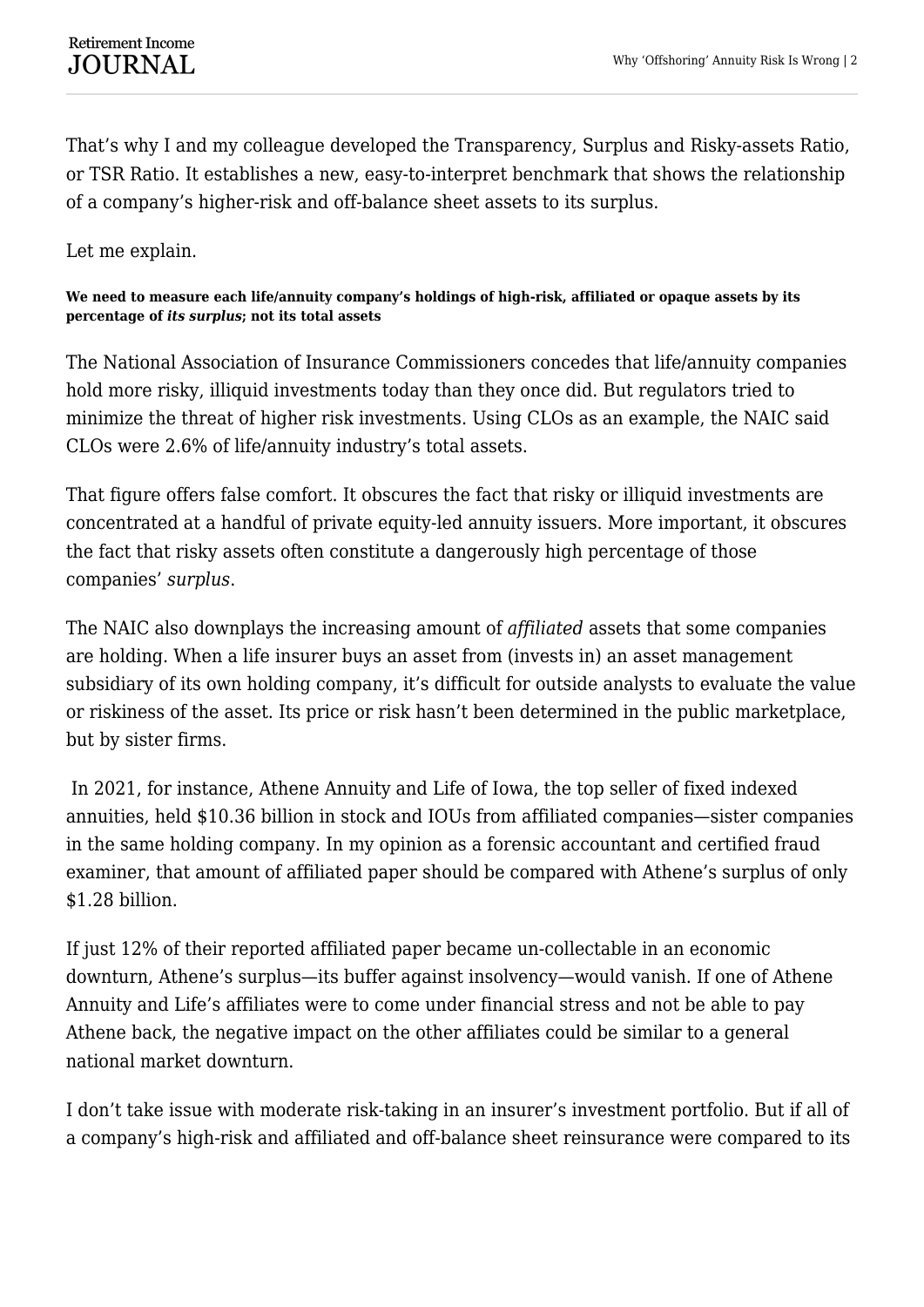

surplus, its true financial strength would be more readily seen.

Reinsurance ceded to affiliates within Athene Holding. Source: Tom Gober, June 15, 2022.

**Certain companies are moving large portions of their new business "off-balance sheet" through reinsurance. This allows them to write more new business and invest in riskier assets than if the new business and risky assets stayed on their own balance sheets.**

If a life insurance company sold \$4 billion in new annuities in one year with a surplus of only \$250 million to support it, state insurance regulators would be concerned that the company might be taking on more new business than its balance sheet could safely support.

But regulators are less likely to be alarmed if that company moves most of those sales off its balance sheet; the volume of new business suddenly looks more manageable. I call this "lulling" the regulators.

The US companies can dramatically reduce the surplus required for new liabilities (i.e., sales) and eliminate the penalties for holding riskier assets in its general account, by sending the new business to an affiliated reinsurer in a favorable jurisdiction. If they sent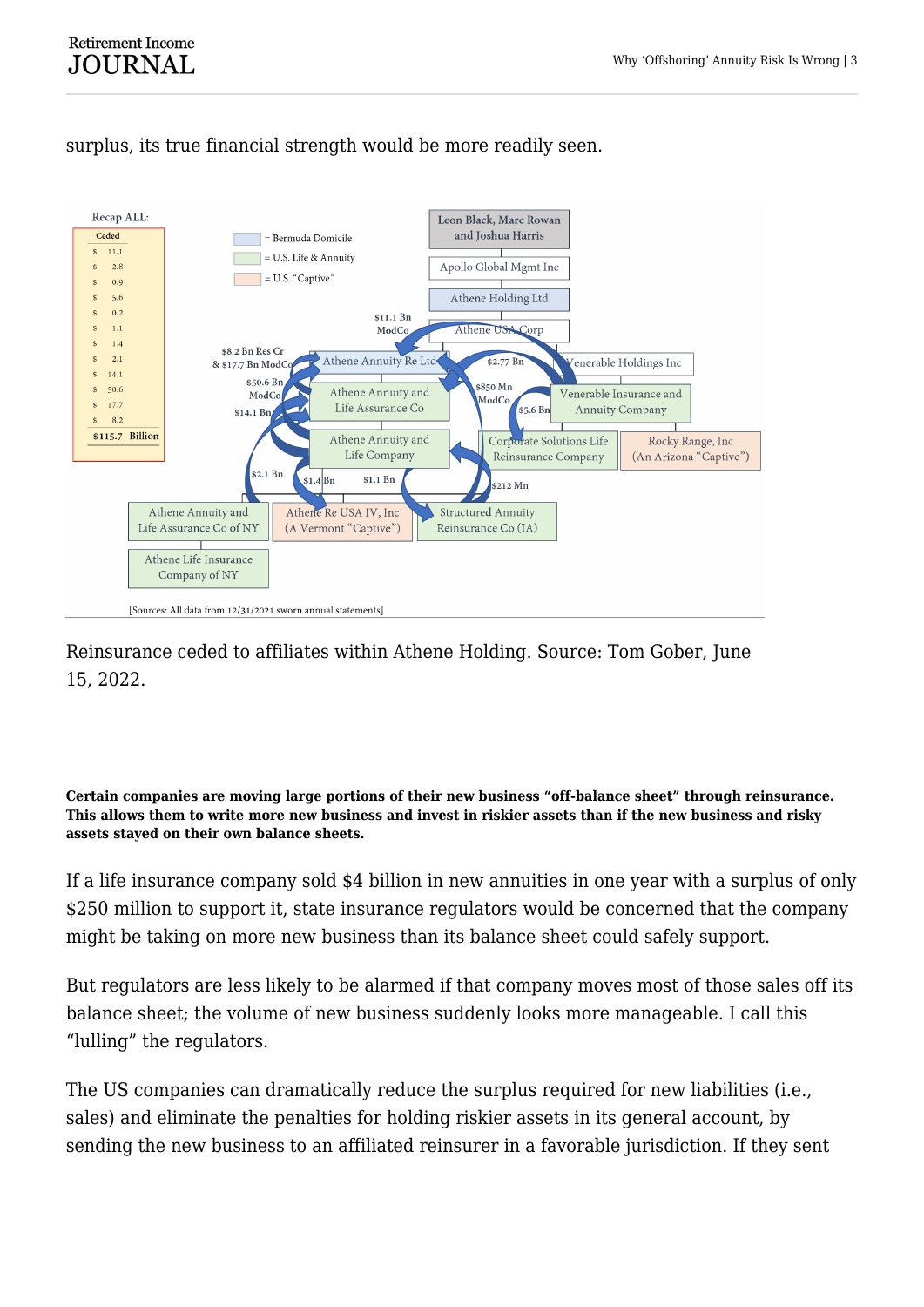the business to an independent reinsurer, that reinsurer would demand top dollar for assuming the liabilities, and the transaction wouldn't yield any great savings for the original issuer. Absent fraud, most transactions with independent reinsurers are generally *armslength* or *fair and reasonable*.

So, many for-profit US companies do not use independent reinsurers. They use a friendlier affiliated or captive reinsurer in a jurisdiction like Bermuda, the Cayman Islands, Vermont, or Arizona. In these locations, because of differences in accounting standards, the required surplus and/or the risk-based penalties appear lower. In addition, the affiliated reinsurer might be less choosy when accepting risky assets in support of the liabilities, because they are all under common control and the savings all accrue to the same holding company.

## **Reinsurance in affiliated, unauthorized or offshore reinsurers is reducing the financial transparency of life/annuity companies, making it difficult for the public to determine the financial strength of annuity issuers.**

Leading issuers of FIAs today are using unorthodox types of reinsurance to increase their ability to hold risky or affiliated assets and to increase their sales capacity without increasing their capital requirements. Virtually all the larger for-profit annuity carriers are engaged in medium to high levels of affiliated and offshore reinsurance; most of which I consider to be more for financial engineering than bona fide risk transfer.

Reinsurance, done properly, can assist insurers in long-term planning and help avoid spikes in claims. In traditional reinsurance, the carrier "cedes" blocks of business liabilities (death claims, annuity payouts) to another independent company. That assuming company takes on current and future claims liabilities and stands ready to pay to the ceding company all claims made on those blocks of business.

Unfortunately, some insurance executives have found ways to game the already complex and arcane reinsurance process. I consider these transactions of offloading liabilities (future death claims or annuity payouts) to be a greater risk to annuitants because of the complex, arcane and opaque nature of captive or offshore affiliated reinsurance. The magnitude of such opaque deals is troubling.

Some carriers create domestic, affiliated captive reinsurers in jurisdictions such as Vermont or Arizona where their financial information is statutorily made confidential. This lets them fund their liabilities with far less assets than the ceding carrier itself would need to fund the same liabilities in their own state. Some cede or offload large amounts of liabilities to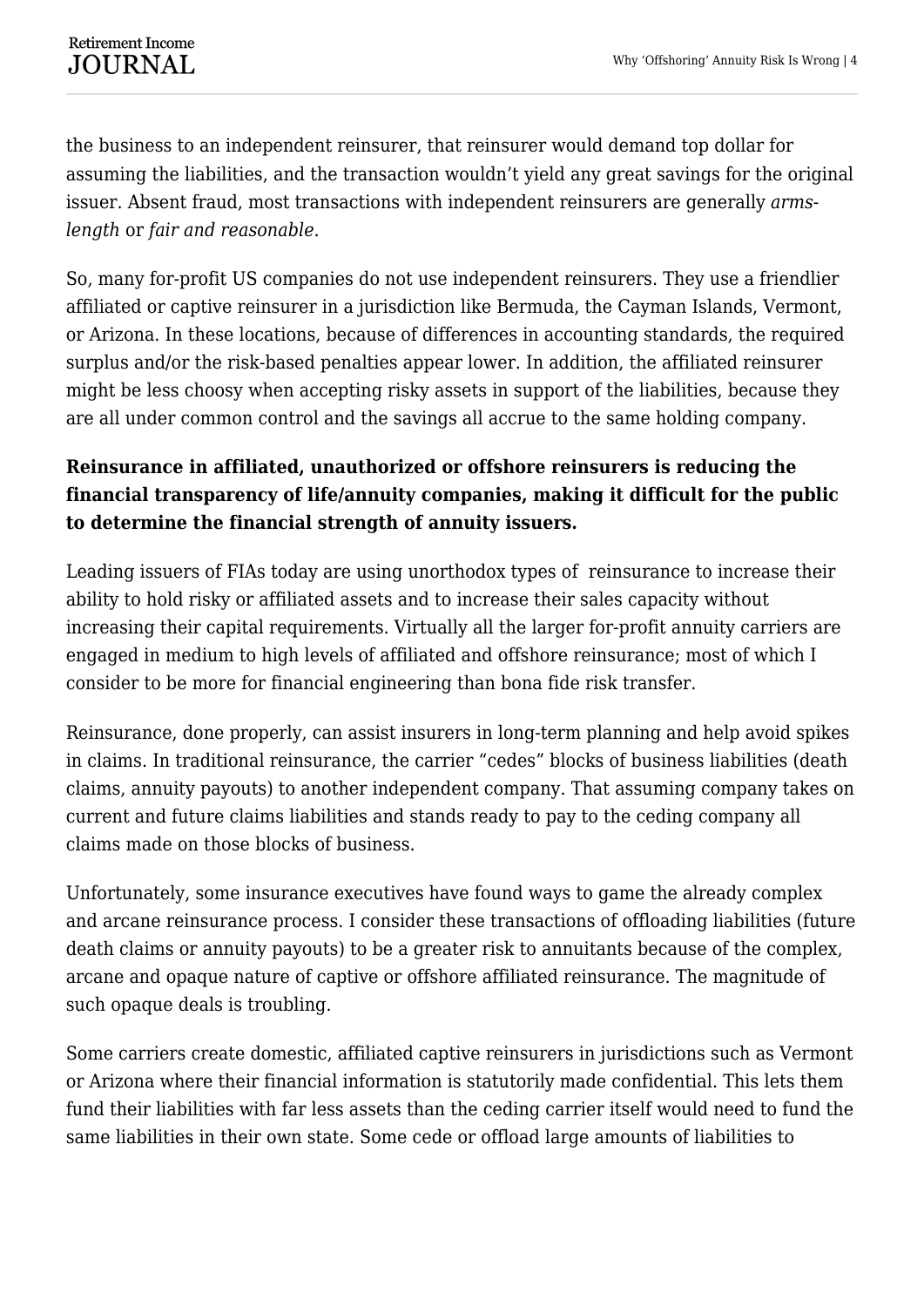affiliate reinsurers in "secrecy jurisdictions" like Bermuda, Barbados, the Cayman Islands, or even Malta.

Typically, this strategy allows a form of regulatory or accounting arbitrage. A life insurer knows that if it can reinsure annuity business under Generally Accepted Accounting Principles in Bermuda, for example, instead of Statutory Accounting Principles (SAP) in Iowa or New York, it will enjoy certain advantages. Its required reserves for new liabilities might be smaller, penalties for holding risky assets might be lower, and the recognition of certain large expenses (such as commissions) might be spread over many years instead of in the current year actually paid.

## **The TSR**



Matt Zagula

To convert all of these factors into a metric that advisers and policyholders can use to distinguish low-risk, transparent annuity issuers from higher-risk, opaque annuity issuers, I and a colleague, Matt Zagula of Smart Advisor Network, have turned the relationship between risky assets, offshore reinsurance, and surplus, to a single ratio: the TSR.

TSR stands for Transparency, Surplus and Riskier Assets. To calculate this metric, we add a company's dollar amount of higher-risk, less-transparent investments plus its dollar amount of higher-risk, less transparent ceded reinsurance and divide the sum by the surplus reported on the insurer's annual statutory filing. The lower the ratio, the lower the exposure to excessive risks. We've seen TSR scores ranging from the lowest at 25% to the highest of 8,300%.

With a TSR of 25, a company could write off the entire amount of higher risks and it would